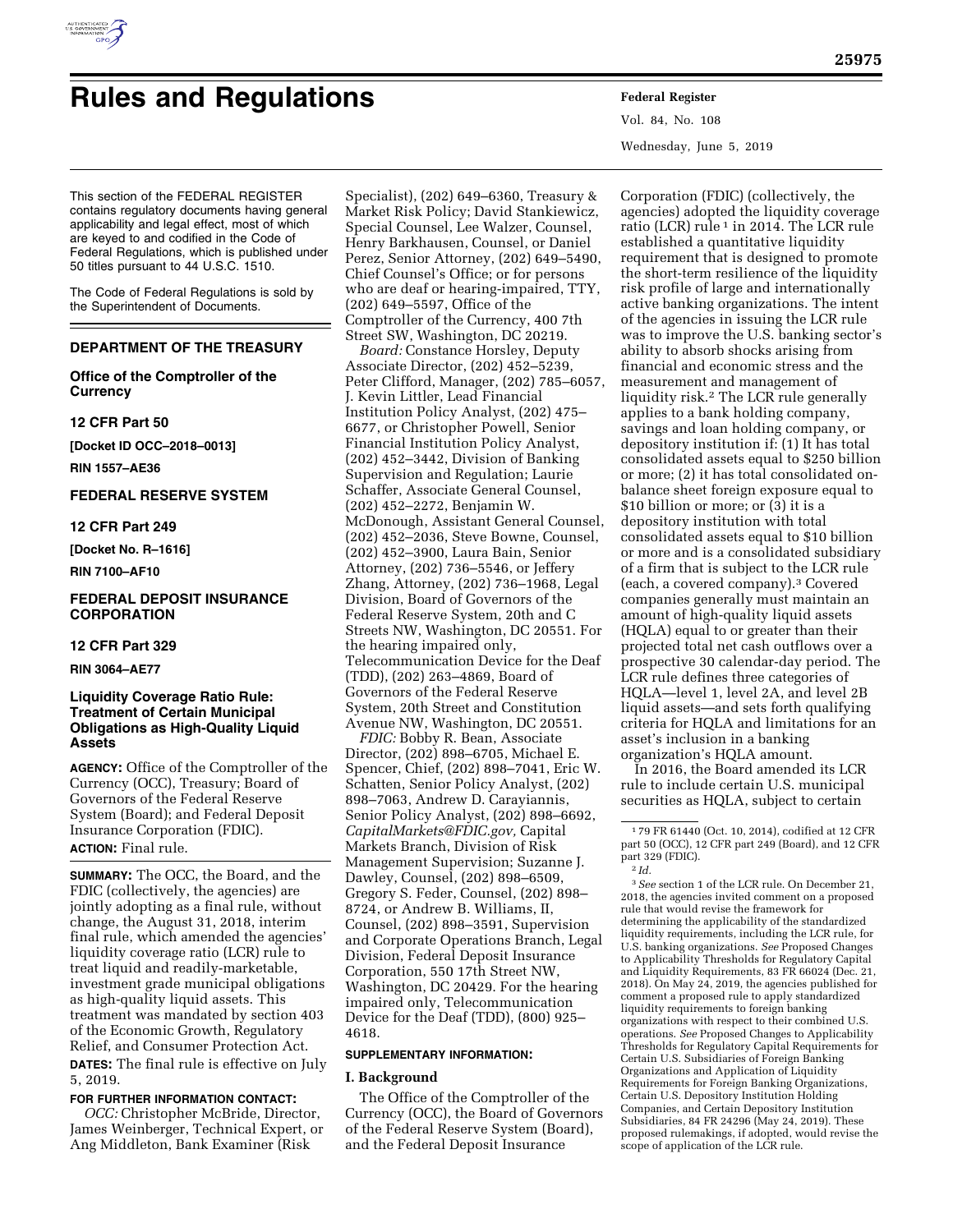limitations (2016 Amendments).<sup>4</sup> The 2016 Amendments permitted U.S. municipal securities to qualify as level 2B liquid assets if they were: (1) General obligation securities of public sector entities (that is, a state, local authority, or other governmental subdivision below the U.S. sovereign entity level); 5 (2) investment grade under 12 CFR part 1 as of the calculation date; (3) issued or guaranteed by a public sector entity whose obligations have a proven record as a reliable source of liquidity in repurchase or sales markets during stressed market conditions; and (4) not be an obligation of a financial sector entity or a financial sector entity's consolidated subsidiary (unless only guaranteed by a financial sector entity or its consolidated subsidiary and otherwise eligible). The 2016 Amendments limited the inclusion of general obligation securities in the HQLA amount to 5 percent of the covered company's total HQLA amount. The 2016 Amendments also limited the inclusion of general obligation securities of any single public sector entity to two times the average daily trading volume during the previous four quarters of all general obligation securities issued by that public sector entity.

The Economic Growth, Regulatory Relief, and Consumer Protection Act (EGRRCPA) was enacted on May 24, 2018.6 Section 403 of the EGRRCPA amended section 18 of the Federal Deposit Insurance Act 7 and requires the agencies—for purposes of the LCR rule and any other regulation that incorporates a definition of the term ''high-quality liquid asset'' or another substantially similar term—to treat a municipal obligation as HQLA that is a level 2B liquid asset if that obligation is, as of the calculation date, liquid and readily-marketable and investment grade. Section 403 defines ''municipal obligation'' as an obligation of a State or any political subdivision thereof; or any agency or instrumentality of a State or any political subdivision thereof. Section 403 defines ''liquid and readilymarketable'' as having the meaning given the term in 12 CFR 249.3 or any successor thereto. Section 403 defines ''investment grade'' as having the meaning given the term in 12 CFR 1.2 or any successor thereto.

#### **II. Interim Final Rule**

On August 31, 2018, the agencies published an interim final rule amending the agencies' LCR rule to implement section 403 of the EGRRCPA and soliciting public comment.8

The interim final rule added a definition to the agencies' rule for the term ''municipal obligations,'' which, consistent with the EGRRCPA, means an obligation of (1) a state or any political subdivision thereof or (2) any agency or instrumentality of a state or any political subdivision thereof. In addition, the interim final rule amended the HQLA criteria with respect to level 2B liquid assets by adding municipal obligations that, as of the LCR calculation date, are both liquid and readily-marketable and investment grade (under 12 CFR part 1) 9 to the list of assets that are eligible for treatment as level 2B liquid assets.10

Consistent with section 403 of the EGRRCPA, the interim final rule also amended the definition of ''liquid and readily-marketable'' in the FDIC's and OCC's rules so that the term has the same meaning given to it under 12 CFR 249.3 of the Board's rule.11

The interim final rule also rescinded the Board's 2016 Amendments so that municipal obligations under the Board's rule are treated consistently with section 403 of the EGRRCPA.

#### **III. Comments Received**

The agencies received nine comment letters addressing the interim final rule, including letters from trade associations, private sector enterprises, and one individual. Commenters generally expressed support for the inclusion of certain municipal obligations as HQLA and the agencies' implementation of section 403 of the EGRRCPA through the interim final rule. Many commenters asserted that municipal obligations were a suitable asset class for HQLA eligibility, with qualities consistent with other level 2B

liquid assets, and that the interim final rule effectively satisfied the underlying intent of section 403 of the EGRRCPA. Some commenters suggested additional changes to the LCR rule for the agencies' consideration, including changes that were not addressed or affected by section 403 of the EGRRCPA.

# *Comments Regarding Eligibility and Treatment of Municipal Obligations as HQLA*

Some commenters requested that the agencies treat municipal obligations in the same manner as other asset types includable as HQLA, without imposing additional limitations, such as those in the Board's 2016 Amendments.12

Other commenters argued that municipal obligations should not be subject to certain requirements and limitations applicable to HQLA, such as the haircuts and composition limits generally applicable to level 2B liquid assets.13 Alternatively, commenters argued that these requirements should be liberalized with respect to municipal obligations. Another commenter recommended that the definition of liquid and readily-marketable should be revised, because it would exclude from HQLA certain municipal obligation securities with a liquidity risk profile similar to other assets that currently qualify as level 2B liquid assets.

Section 403 requires the agencies to treat a municipal obligation as a level 2B liquid asset if the obligation, as of the calculation date, is liquid and readily-marketable and investment grade. The interim final rule implemented section 403, imposing only those restrictions on municipal obligations that also apply to other level 2B liquid assets.14 In addition, the interim final rule defined ''liquid and readily-marketable'' as having the meaning given the term in 12 CFR 249.3, as specifically mandated by section 403. Accordingly, the agencies believe that it would not be appropriate to make changes to the restrictions applicable to municipal obligations as level 2B liquid assets or the definition of ''liquid and readily-marketable'' in this final rule.

13*See* 12 CFR 50.21 (OCC), 12 CFR 249.21 (Board), and 12 CFR 329.21 (FDIC).

<sup>4</sup> 81 FR 21223 (Apr. 11, 2016).

<sup>5</sup>The 2016 Amendments defined a general obligation as a bond or similar obligation that is backed by the full faith and credit of a public sector entity. 12 CFR 249.20(c)(2).

<sup>6</sup>Public Law 115–174, 132 Stat. 1296–1368 (2018).

<sup>7</sup> 12 U.S.C. 1828(aa).

<sup>8</sup> 83 FR 44451 (Aug. 31, 2018).

<sup>9</sup>The OCC's definition of ''investment grade'' under 12 CFR 1.2 provides that ''[i]nvestment grade means the issuer of a security has an adequate capacity to meet financial commitments under the security for the projected life of the asset or exposure. An issuer has an adequate capacity to meet financial commitments if the risk of default by the obligor is low and the full and timely repayment of principal and interest is expected.'' 12 CFR 1.2. 10 12 CFR 50.20 (OCC); 12 CFR 249.20 (Board); 12

CFR 329.20 (FDIC).

<sup>11</sup>Under the Board's rule, a liquid and readilymarketable security is a security that is traded in an active secondary market with: (1) More than two committed market makers; (2) a large number of non-market maker participants on both the buying and selling sides of transactions; (3) timely and observable market prices; and (4) a high trading volume. 12 CFR 249.3.

<sup>12</sup>For example, the 2016 Amendments limited the inclusion of municipal obligations in a Boardsupervised institution's HQLA amount to 5 percent of the institution's total HQLA amount and limited the inclusion as eligible HQLA of municipal obligations of any single issuer to two times the average daily trading volume of all general obligation securities of the issuer over the previous four quarters.

<sup>14</sup>As part of the interim final rule, the Board rescinded the 2016 Amendments.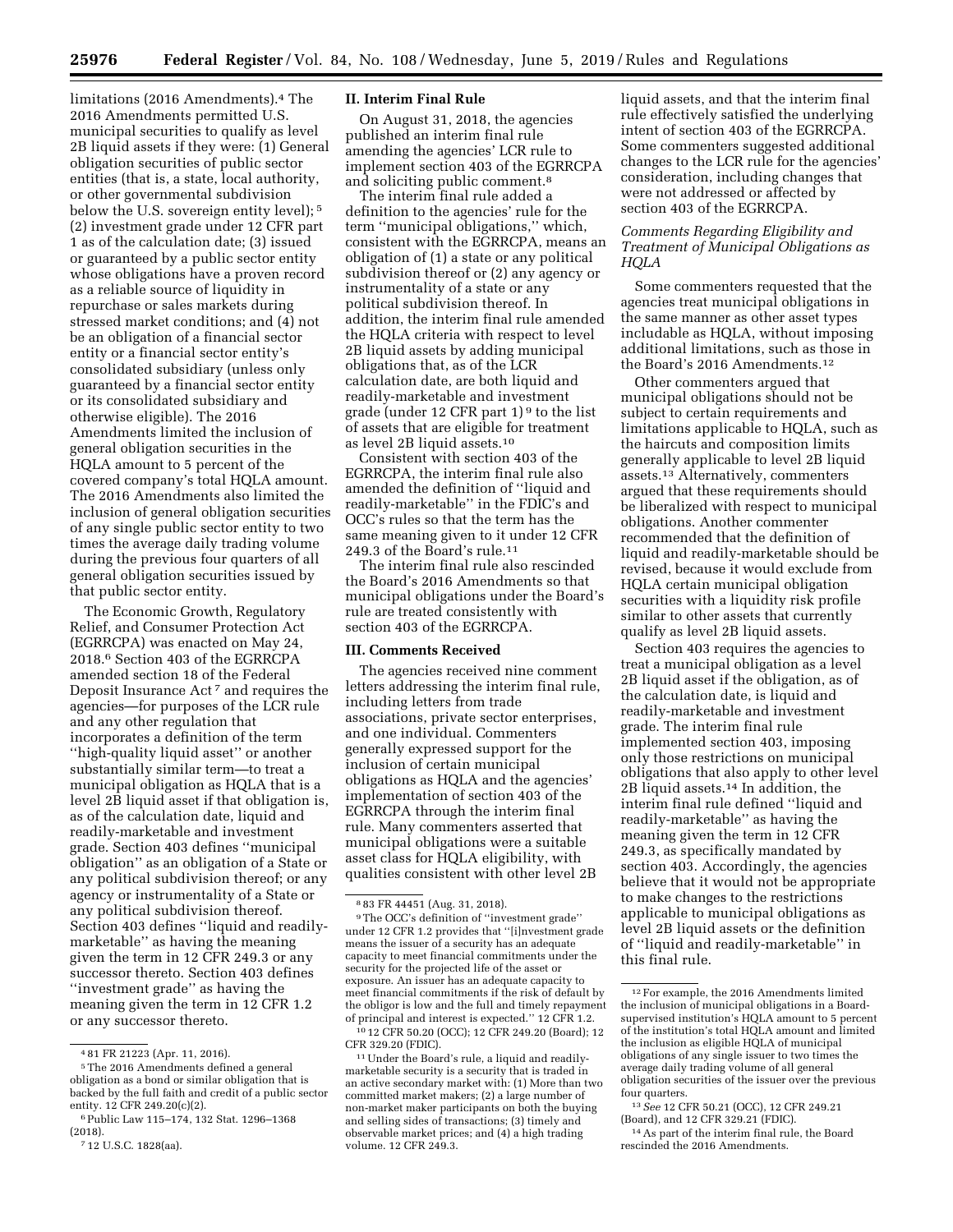# *Comments Regarding Broader Changes to the LCR Rule*

Several commenters, while supportive of the interim final rule, requested broad changes to the LCR rule beyond the treatment of municipal obligations as HQLA. For example, certain commenters argued that the agencies should tailor the application of the LCR rule based on the risk profile, operations, and complexity of the banking organization. These commenters argued that the current applicability thresholds are outdated and overly reliant on fixed asset thresholds. These commenters also urged the agencies to eliminate the \$10 billion foreign exposure threshold as an interim measure.

One commenter recommended that the agencies revise the scope of assets recognized as HQLA. The commenter also requested that the agencies review the LCR rule's inflow and outflow assumptions, including its stability assumptions. This commenter also recommended revising the LCR rule to better reflect market realities, including by revising maturity assumptions, the treatment of retail trusts, and the definition of operational deposits. This commenter also recommended that the agencies either ''remove or increase the lag time'' associated with LCR disclosures.

The agencies are not adopting these broader proposed changes in this final rule.15 The interim final rule was issued to implement section 403 of the EGRRCPA, and broader revisions to the LCR rule fall outside of the scope of the changes that the agencies sought comment on in the interim final rule.

#### **IV. Description of the Final Rule**

For the reasons described above, the agencies are adopting the interim final rule as final without change.

The interim final rule's changes to the LCR rule provided covered companies greater flexibility in meeting the LCR rule's minimum requirements by expanding the types of assets that are eligible as HQLA. For FDIC- and OCCregulated institutions, the interim final rule's changes marked the first time that such institution could treat any municipal obligations as HQLA. For Board-regulated institutions, those changes broadened the types of municipal obligations that could be included as HQLA. In particular, because the Board rescinded the 2016 Amendments as part of the interim final rule, municipal obligations were no longer required to be general obligation securities and, as a result, many issuances of revenue bonds could qualify as municipal obligations. In adopting the interim final rule as final without change, the final rule does not impact the changes described above.

This final rule does not otherwise affect which assets can count as HQLA under the LCR rule.

### **V. Regulatory Analysis**

## *A. Administrative Procedure Act and Effective Date*

The Administrative Procedure Act (APA) generally requires that a final rule be published in the **Federal Register** no less than 30 days before its effective date.16 Therefore, the final rule will become effective on July 5, 2019. The interim final rule will remain in effect until the final rule becomes effective.

# *B. Riegle Community Development and Regulatory Improvement Act*

Pursuant to section 302(a) of the Riegle Community Development and Regulatory Improvement Act (RCDRIA),17 in determining the effective date and administrative compliance requirements for a new regulation that imposes additional reporting, disclosure, or other requirements on insured depository institutions (IDIs), each federal banking agency must consider any administrative burdens that such regulation would place on depository institutions and the benefits of such regulation. In addition, section 302(b) of the RCDRIA 18 requires such new regulation to take effect on the first day of a calendar quarter that begins on or after the date on which the regulations are published in final form, with certain exceptions, including for good cause. The RCDRIA does not apply to the final rule because the rule does not impose any additional reporting, disclosures, or other new requirements on IDIs.

# *C. Regulatory Flexibility Act*

The Regulatory Flexibility Act (RFA) does not apply to a rulemaking when a general notice of proposed rulemaking is not required.19 Because the agencies previously determined that it was unnecessary to publish a general notice of proposed rulemaking for the interim final rule, the RFA's requirements relating to an initial and final regulatory flexibility analysis do not apply to this final rule. Nonetheless, the agencies

believe that, because size thresholds for covered companies under the final rule exceed the size limits of ''small entities'' as defined in section 601(6) of the RFA, small entities are not affected by the final rule.20 Thus, the final rule does not have a significant economic impact on a substantial number of small entities.

#### *D. Paperwork Reduction Act of 1995*

The Paperwork Reduction Act of 1995 21 states that no agency may conduct or sponsor, nor is the respondent required to respond to, an information collection unless it displays a currently valid Office of Management and Budget (OMB) control number. The agencies have determined that this final rule does not create any new, or revise any existing, collections of information pursuant to the Paperwork Reduction Act and, therefore, no information collection request submission needs to be made to the OMB.

# *E. Use of Plain Language*

Section 722 of the Gramm-Leach Bliley Act 22 requires the agencies to use plain language in all proposed and final rules published after January 1, 2000. Having received no comments with respect to making the interim final rule easier to understand, the agencies are adopting the final rule without change.

## *F. Unfunded Mandates Reform Act of 1995*

Consistent with section 202 of the Unfunded Mandates Reform Act of 1995 (Unfunded Mandates Act),<sup>23</sup> the OCC prepares an impact statement before promulgating any final rule for which a general notice of proposed rulemaking was published. Because the OCC did not publish a general notice of proposed rulemaking for the reasons described above in paragraph A of this section, the OCC has not prepared an impact statement for the final rule under the Unfunded Mandates Act.

## **List of Subjects**

### *12 CFR Part 50*

Administrative practice and procedure, Banks, Banking, Liquidity, Reporting and recordkeeping requirements, Savings associations.

<sup>15</sup>The agencies have proposed revisions to the LCR rule in separate rulemakings that would address certain comments regarding the scope and applicability thresholds. *See supra* n. 3.

<sup>16</sup> 5 U.S.C. 553(d).

<sup>17</sup> 12 U.S.C. 4802(a).

<sup>18</sup> 12 U.S.C. 4802(b).

<sup>19</sup> 5 U.S.C. 603, 604.

<sup>20</sup>Under regulations issued by the Small Business Administration, a small entity includes a depository institution, bank holding company, or savings and loan holding company with total assets of \$550 million or less and trust companies with total assets of \$38.5 million or less.

<sup>21</sup> 44 U.S.C. 3501–3521.

<sup>22</sup>Public Law 106–102, section 722, 113 Stat.

<sup>1338, 1471 (1999).</sup> 

<sup>23</sup> 2 U.S.C. 1532.